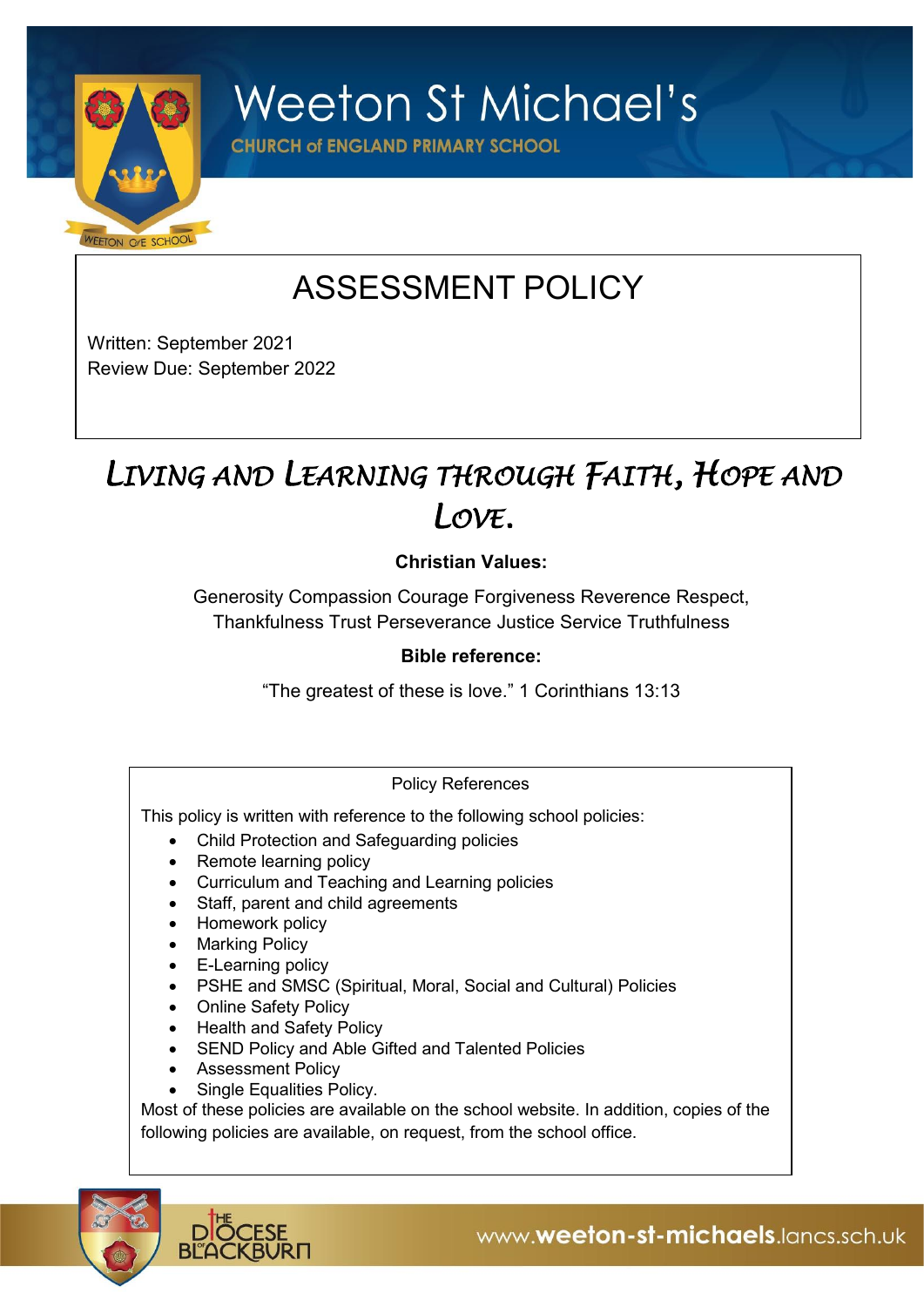### **Introduction**

We believe that effective assessment provides information to improve teaching and learning.

We give learners regular feedback on their learning so that they understand what it is that they need to do better. This allows us to base our lesson plans on a detailed knowledge of each pupil.

We give parents regular written and verbal reports on their child's progress so that teachers, children and parents are all working together to raise standards for all our children.

Through the delivery and monitoring of Assessment, we will ensure that we:

- eliminate discrimination,
- advance equality of opportunity and
- foster good relations.

In September 2014, the Government introduced a New National Curriculum. The staff at Weeton St. Michael's have reviewed and adapted the Assessment curriculum in light of these changes..

At Weeton St. Michael's School we:

- Enable every child to achieve their potential through a broad and creative curriculum
- Teach children how to work independently and collaboratively
- Encourage honesty, trust and responsibility
- Respect differences in gender, ethnicity, religion and ability.
- Challenge through the provision of fun and adventurous activities
- Nurture children's confidence and self-esteem

Weeton St. Michael's staff will continue to use a selection of assessment tools to assess what progress the children have made in the academic year. Our Progress and Achievement tracking system is used termly to track whether children are entering, developing or exceeding their level of development and used to plan further learning.

Our comprehensive school tracking system will still be used to show the % of children on track and the progress a child has made over time.

#### **Aims and objectives**

This need to be read in conjunction with our Feedback and Marking policy.

The aims and objectives of assessment in our school are:

- to enable our children to demonstrate what they know, understand and can do in their work;
- to help our children understand what they need to do next to improve their work;
- to allow teachers to plan work that accurately reflects the needs of each child;
- to provide regular information for parents that enables them to support their child's learning;
- to provide school leaders and governors with information that allows them to make judgements about the effectiveness of the school.

Assessment is not a singular activity; it is about measurement of performance at a given point in time and a way of gaining information to promote future learning.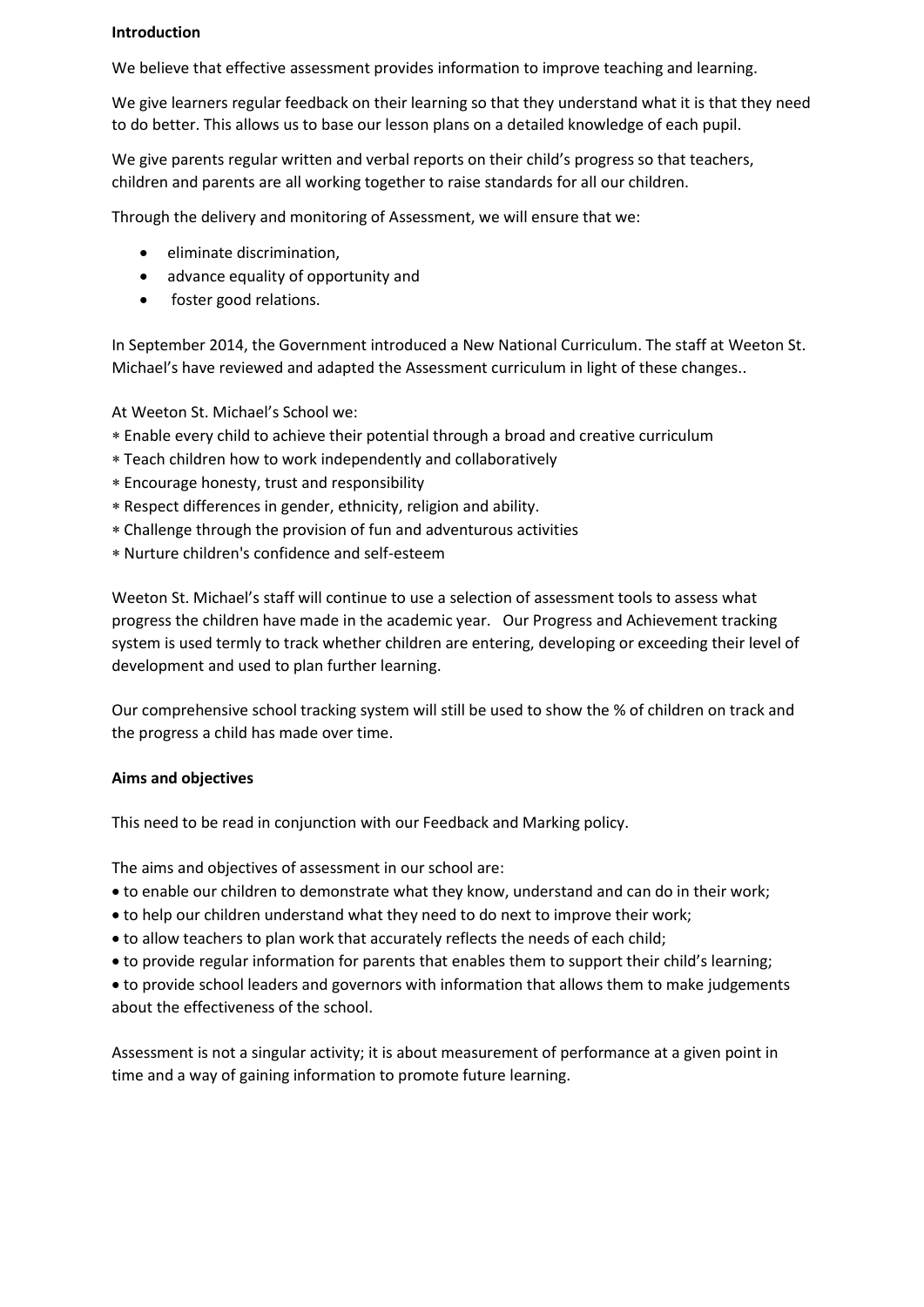We acknowledge that there are two distinct types of assessment used by the school.

# These include:

Assessment **for** learning which helps to identify the next steps needed to make progress. It takes account of pupils' strengths as well as weaknesses

Assessment **of** learning which is more associated with judgements based on grades and ranks and with public accountability.

Therefore, we use the following formal assessment procedures to measure outcomes against all schools nationally:

- EYFS Baseline Assessment and GLD by the end
- Phonics Screening Test at the end of Year 1 (% of pupils achieving the required screening check)
- End of KS1 (% of pupils achieving Year Groups Expectations and above in reading, writing, maths and teacher assessment in speaking and listening, science) and (% of pupils achieving above year group expectations in reading, writing, maths and teacher assessment in speaking and listening, science)
- End of KS2 (% of pupils achieving Year group expectations in reading , writing and maths) (% of pupils achieved good of progress in reading, writing and maths)

Good assessment practice will:

- raise standards of attainment and behaviour, and improve pupil attitudes and response
- enable the active involvement of pupils in their own learning by providing effective feedback which closes the gap between present performance and future standards required
- promote pupil self-esteem through a shared understanding of the learning processes and the routes to improvement
- build on secure teacher knowledge of the diverse linguistic and cultural background of pupils
- guide and support the teacher as planner, provider and evaluator
- enable the teacher to adjust teaching to take account of assessment information and to focus on how pupils learn and draw upon as wide a range of evidence as possible using a variety of assessment activities
- track pupil performance and in particular identify those pupils at risk of underachievement
- provide information which can be used by teachers and managers as they plan for individual pupils and cohorts
- provide information which can be used by parents or carers to understand their pupils' strengths, weaknesses and progress
- provide information which can be used to evaluate a school's performance against its own previous attainment over time and against national standards.

The purpose of Assessment for learning is to:

- Provide insight into pupils' learning for both pupils and teachers
- Promote success for all
- Enable continuous reflection on what pupils know now and what they need to know next
- Promote immediate intervention and link judgements to learning intentions